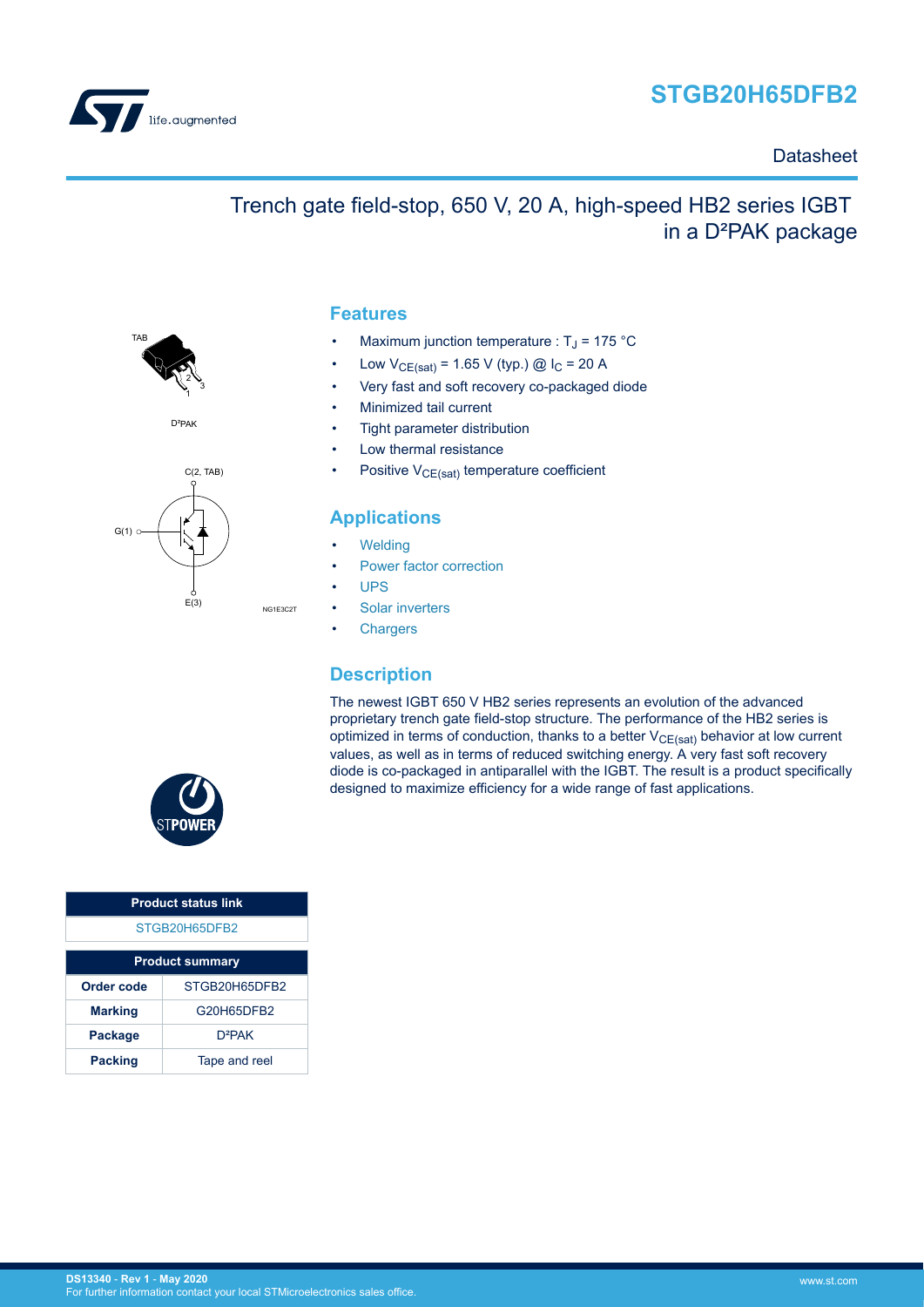# <span id="page-1-0"></span>**1 Electrical ratings**

| <b>Symbol</b>          | <b>Parameter</b>                                                    | Value        | <b>Unit</b>  |  |
|------------------------|---------------------------------------------------------------------|--------------|--------------|--|
| <b>V<sub>CES</sub></b> | Collector-emitter voltage ( $V_{GE}$ = 0 V)                         | 650          | V            |  |
|                        | Continuous collector current at $T_C = 25 °C$                       | 40           | A            |  |
| $I_{\rm C}$            | Continuous collector current at $T_c$ = 100 °C                      | 25           | A            |  |
| $I_{CP}^{(1)(2)}$      | Pulsed collector current                                            | 60           | A            |  |
|                        | Gate-emitter voltage                                                | ±20          | $\vee$       |  |
| $V_{GE}$               | Transient gate-emitter voltage ( $t_0 \le 10 \text{ }\mu\text{s}$ ) | ±30          |              |  |
|                        | Continuous forward current at $T_C = 25 °C$                         | 40           | A            |  |
| ΙF                     | Continuous forward current at $T_C = 100 °C$                        | 23           |              |  |
| $I_{FP}$ $(1)(2)$      | Pulsed forward current                                              | 60           | A            |  |
| $P_{TOT}$              | Total power dissipation at $T_C = 25 °C$                            | 147          | W            |  |
| $T_{\mathrm{STG}}$     | Storage temperature range                                           | $-55$ to 150 | $^{\circ}$ C |  |
| T,                     | Operating junction temperature range                                | $-55$ to 175 | $^{\circ}C$  |  |

### **Table 1. Absolute maximum ratings**

*1. Pulse width is limited by maximum junction temperature.*

*2. Defined by design, not subject to production test.*

### **Table 2. Thermal data**

| <b>Symbol</b> | <b>Parameter</b>                       | Value | <b>Unit</b>   |
|---------------|----------------------------------------|-------|---------------|
|               | Thermal resistance junction-case IGBT  | 1.02  |               |
| $R_{thJC}$    | Thermal resistance junction-case diode | 1.47  | $\degree$ C/W |
| $R_{th,JA}$   | Thermal resistance junction-ambient    | 62.5  |               |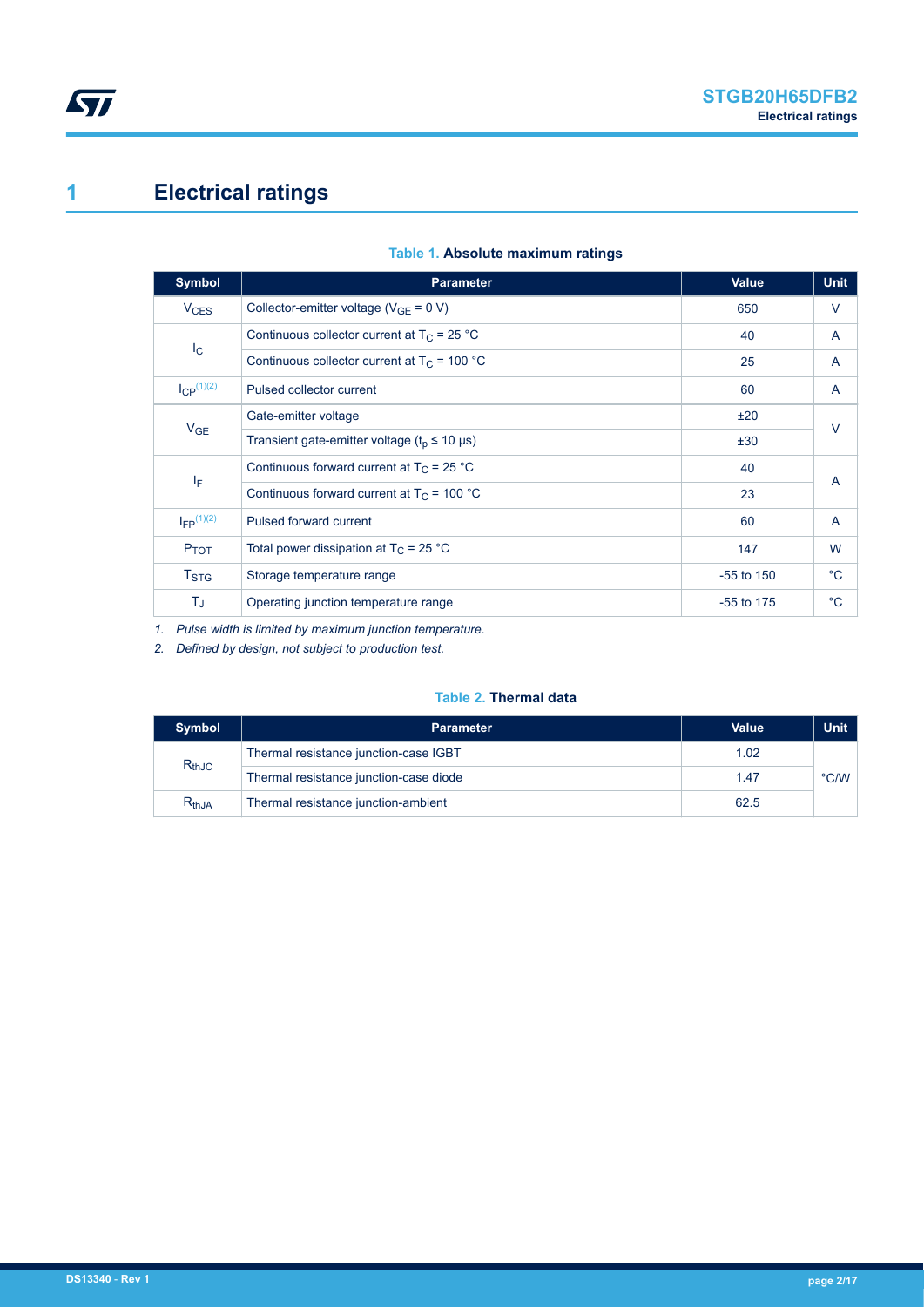# <span id="page-2-0"></span>**2 Electrical characteristics**

 $T_C$  = 25 °C unless otherwise specified

| Symbol              | <b>Parameter</b>                        | <b>Test conditions</b>                                          | Min. | Typ. | Max. | <b>Unit</b> |
|---------------------|-----------------------------------------|-----------------------------------------------------------------|------|------|------|-------------|
| $V_{(BR)CES}$       | Collector-emitter breakdown<br>voltage  | $V_{GF} = 0 V, I_{C} = 1 mA$                                    | 650  |      |      | $\vee$      |
|                     |                                         | $V_{GF}$ = 15 V, I <sub>C</sub> = 20 A                          |      | 1.65 | 2.1  |             |
| $V_{CE(sat)}$       | Collector-emitter saturation<br>voltage | $V_{GF}$ = 15 V, I <sub>C</sub> = 20 A, T <sub>J</sub> = 125 °C |      | 1.95 |      | $\vee$      |
|                     |                                         | $V_{GF}$ = 15 V, I <sub>C</sub> = 20 A, T <sub>J</sub> = 175 °C |      | 2.1  |      |             |
|                     | Forward on-voltage                      | $I_F = 20 A$                                                    |      | 1.65 | 2.55 |             |
| $V_F$               |                                         | $I_F = 20 A$ , T <sub>J</sub> = 125 °C                          |      | 1.4  |      | $\vee$      |
|                     |                                         | $I_F = 20 A$ , T <sub>1</sub> = 175 °C                          |      | 1.3  |      |             |
| V <sub>GE(th)</sub> | Gate threshold voltage                  | $V_{CF} = V_{GF}$ , $I_C = 1$ mA                                | 5    | 6    | 7    | $\vee$      |
| lc <sub>ES</sub>    | Collector cut-off current               | $V_{GF} = 0 V$ , $V_{CF} = 650 V$                               |      |      | 25   | μA          |
| $I_{\text{GES}}$    | Gate-emitter leakage current            | $V_{CF} = 0 V$ , $V_{GF} = \pm 20 V$                            |      |      | ±250 | nA          |

### **Table 3. Static characteristics**

### **Table 4. Dynamic characteristics**

| Symbol           | <b>Parameter</b>             | <b>Test conditions</b>                                                                                            | Min.                     | Typ. | Max.                     | <b>Unit</b> |
|------------------|------------------------------|-------------------------------------------------------------------------------------------------------------------|--------------------------|------|--------------------------|-------------|
| $C_{\text{ies}}$ | Input capacitance            |                                                                                                                   | $\overline{\phantom{0}}$ | 1010 | $\overline{\phantom{a}}$ |             |
| C <sub>oes</sub> | Output capacitance           | $V_{CF}$ = 25 V, f = 1 MHz, $V_{GF}$ = 0 V                                                                        |                          | 81   | $\overline{\phantom{0}}$ | pF          |
| C <sub>res</sub> | Reverse transfer capacitance |                                                                                                                   |                          | 26   | $\overline{\phantom{0}}$ |             |
| $Q_g$            | Total gate charge            |                                                                                                                   |                          | 56   | $\overline{\phantom{0}}$ |             |
| $Q_{ge}$         | Gate-emitter charge          | $V_{CC}$ = 520 V, I <sub>C</sub> = 20 A, V <sub>GE</sub> = 0 to 15 V<br>(see Figure 28. Gate charge test circuit) | $\overline{\phantom{0}}$ | 9.4  | $\overline{\phantom{0}}$ | nC          |
| $Q_{gc}$         | Gate-collector charge        |                                                                                                                   |                          | 27.8 | $\overline{\phantom{0}}$ |             |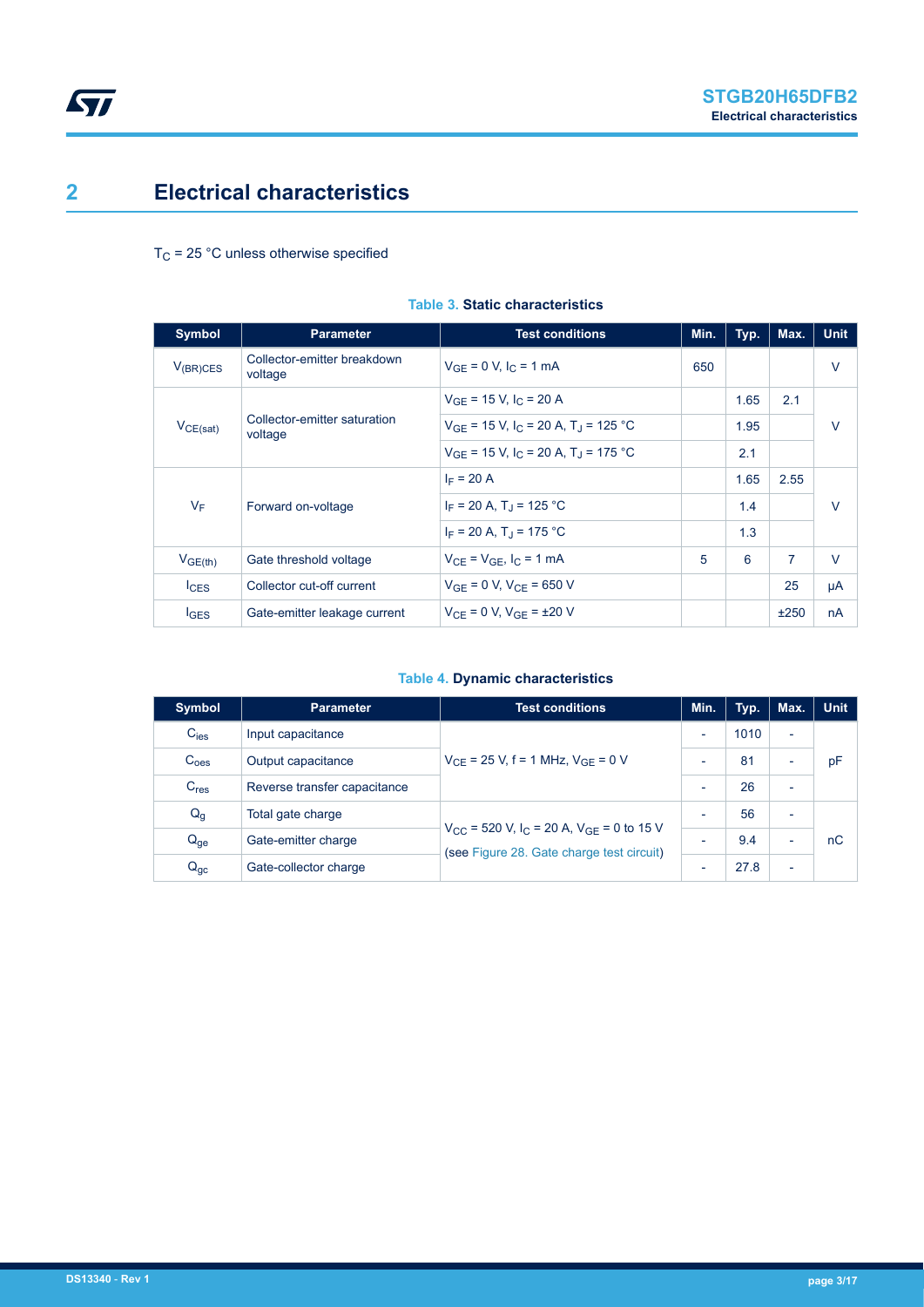| <b>Symbol</b>          | <b>Parameter</b>          | <b>Test conditions</b>                                                                                         | Min.                     | Typ. | Max.                     | <b>Unit</b> |
|------------------------|---------------------------|----------------------------------------------------------------------------------------------------------------|--------------------------|------|--------------------------|-------------|
| $t_{d(on)}$            | Turn-on delay time        |                                                                                                                | $\overline{\phantom{a}}$ | 16   | $\overline{\phantom{a}}$ | ns          |
| $t_{r}$                | Current rise time         | $V_{\rm CC}$ = 400 V, I <sub>C</sub> = 20 A,                                                                   | ٠                        | 8    | $\overline{\phantom{a}}$ | ns          |
| $E_{on}^{(1)}$         | Turn-on switching energy  | $V_{GF}$ = 15 V, R <sub>G</sub> = 10 $\Omega$<br>(see Figure 27. Test circuit for inductive<br>load switching) | $\overline{\phantom{a}}$ | 265  | $\overline{\phantom{a}}$ | μJ          |
| $t_{d(Off)}$           | Turn-off delay time       |                                                                                                                | $\overline{\phantom{a}}$ | 78.8 | $\overline{\phantom{a}}$ | ns          |
| $t_{\rm f}$            | Current fall time         |                                                                                                                | ٠                        | 35   | $\overline{\phantom{a}}$ | ns          |
| $E_{\text{off}}^{(2)}$ | Turn-off switching energy |                                                                                                                | $\overline{\phantom{a}}$ | 214  | $\overline{\phantom{a}}$ | μJ          |
| $t_{d(on)}$            | Turn-on delay time        |                                                                                                                | $\overline{\phantom{a}}$ | 17   | $\overline{\phantom{a}}$ | ns          |
| $t_r$                  | Current rise time         | $V_{CC}$ = 400 V, $I_C$ = 20 A,                                                                                | $\overline{\phantom{a}}$ | 9    | $\overline{\phantom{a}}$ | ns          |
| $E_{on}^{(1)}$         | Turn-on switching energy  | $V_{GF}$ = 15 V, R <sub>G</sub> = 10 Ω, T <sub>J</sub> = 175 °C                                                | ٠                        | 556  | $\overline{\phantom{a}}$ | μJ          |
| $t_{d(off)}$           | Turn-off delay time       | (see Figure 27. Test circuit for inductive<br>load switching)                                                  | $\overline{\phantom{a}}$ | 98   | $\overline{\phantom{a}}$ | ns          |
| $t_{\rm f}$            | Current fall time         |                                                                                                                | $\overline{\phantom{a}}$ | 80   | $\overline{\phantom{a}}$ | ns          |
| $E_{\text{off}}^{(2)}$ | Turn-off switching energy |                                                                                                                | $\overline{\phantom{a}}$ | 378  | $\overline{\phantom{a}}$ | μJ          |

### **Table 5. Switching characteristics (inductive load)**

*1. Including the reverse recovery of the diode.*

*2. Including the tail of the collector current.*

### **Table 6. Diode switching characteristics (inductive load)**

| <b>Symbol</b>    | <b>Parameter</b>                                                       | <b>Test conditions</b>                                                                                                                             | Min.                     | Typ. | Max.                     | <b>Unit</b>  |
|------------------|------------------------------------------------------------------------|----------------------------------------------------------------------------------------------------------------------------------------------------|--------------------------|------|--------------------------|--------------|
| $t_{rr}$         | Reverse recovery time                                                  |                                                                                                                                                    | $\overline{\phantom{a}}$ | 215  | $\overline{\phantom{0}}$ | ns           |
| $Q_{rr}$         | Reverse recovery charge                                                | $I_F$ = 20 A, $V_R$ = 400 V,                                                                                                                       | $\overline{\phantom{a}}$ | 970  | Ξ.                       | nC           |
| $I_{\text{rrm}}$ | Reverse recovery current                                               | $V_{GF}$ = 15 V, di/dt = 1000 A/µs                                                                                                                 | $\overline{\phantom{a}}$ | 17   | $\overline{\phantom{0}}$ | A            |
| $dl_{rr}/dt$     | Peak rate of fall of reverse<br>recovery current during the            | (see Figure 30. Diode reverse recovery<br>waveform)                                                                                                | ٠                        | 303  | ٠                        | $A/\mu s$    |
| $E_{rr}$         | Reverse recovery energy                                                |                                                                                                                                                    | $\overline{\phantom{a}}$ | 293  | ٠                        | μJ           |
| $t_{rr}$         | Reverse recovery time                                                  | $I_F$ = 20 A, $V_R$ = 400 V,<br>$V_{GF}$ = 15 V, di/dt = 1000 A/µs,<br>$T_{\rm d}$ = 175 °C<br>(see Figure 30. Diode reverse recovery<br>waveform) | $\overline{\phantom{a}}$ | 330  | ٠                        | ns           |
| $Q_{\text{rr}}$  | Reverse recovery charge                                                |                                                                                                                                                    | ٠                        | 2772 | ٠                        | nC           |
| $I_{\text{rrm}}$ | Reverse recovery current                                               |                                                                                                                                                    | $\overline{\phantom{a}}$ | 30   | $\overline{\phantom{0}}$ | $\mathsf{A}$ |
| $dl_{rr}/dt$     | Peak rate of fall of reverse<br>recovery current during t <sub>h</sub> |                                                                                                                                                    | $\overline{\phantom{a}}$ | 244  |                          | $A/\mu s$    |
| $E_{rr}$         | Reverse recovery energy                                                |                                                                                                                                                    | $\overline{\phantom{a}}$ | 866  | -                        | μJ           |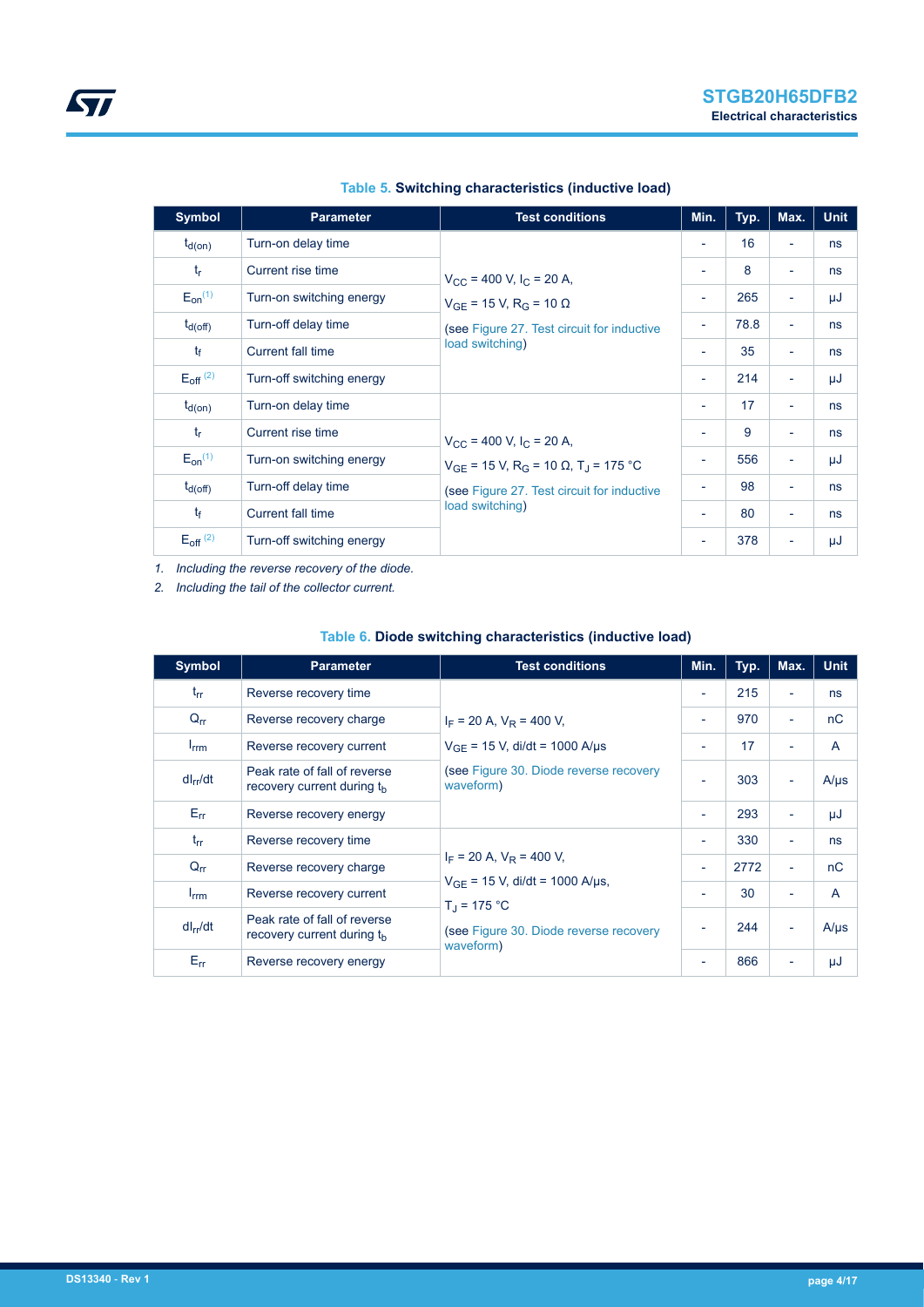### **2.1 Electrical characteristics (curves)**





**Figure 5. VCE(sat) vs junction temperature** GADG310320201548VCET 2.8 2.4 2.0 1.6 1.2  $0.8$ <sub>-50</sub>  $0$  50 100 150  $V_{CE(SAT)}$ <br>(V) TJ (°C)  $V_{GF}$  = 15 V  $I<sub>C</sub>$  = 20 A  $I_C = 10 A$  $I<sub>C</sub> = 40 A$ 

**Figure 2. Collector current vs case temperature** GADG310320201459CCT 40 30 20 10  $0\frac{1}{25}$ 25 75 125 175  $I_{C}$ (A)  $\vec{\mathsf{T}}_{\mathrm{C}}$  (°C)  $V_{GE}$  ≥ 15 V, T<sub>J</sub> ≤ 175 °C



**Figure 6. VCE(sat) vs collector current** GADG310320201549VC 3.2 2.8 2.4 2.0 1.6 1.2  $V_{CE(SAT)}$ <br>(V)  $V_{GE}$  = 15 V  $\overline{T}_J = 175$  °C  $T_J = 25 °C$  $T_J = -40 °C$ 

 $10$  20 30

 $0.8$ 

<span id="page-4-0"></span>

 $\overrightarrow{I_{C}}$  (A)

40 50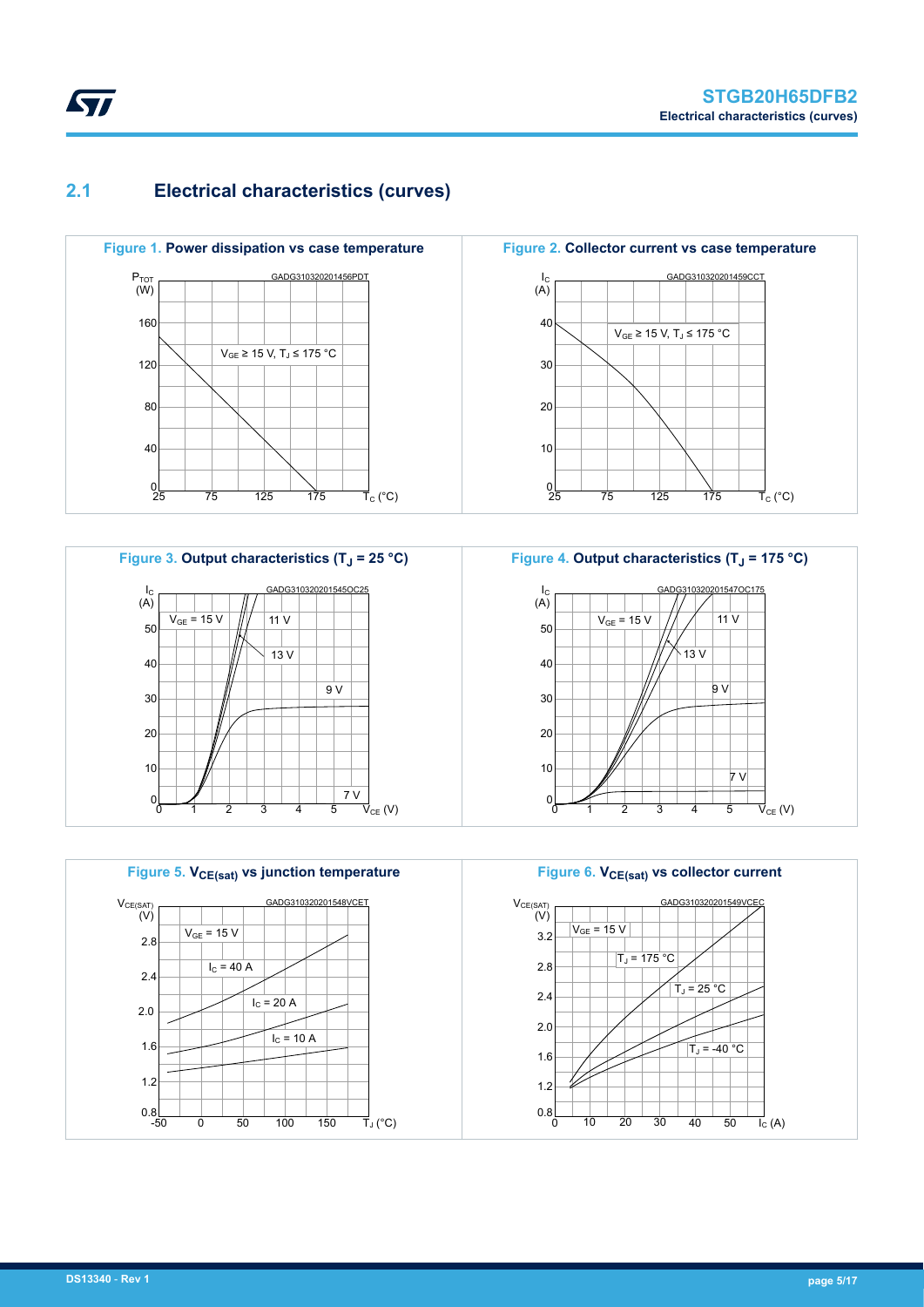







Figure 10. Diode V<sub>F</sub> vs forward current GADG070420201127DVF 2.3 1.8 1.3  $V_F$  $(V)$  $T_J = -40^{\circ}C$   $T_J = 25^{\circ}C$  $T_J$  = 175 $^{\circ}$ C



Figure 12. Normalized V<sub>(BR)CES</sub> vs junction temperature





ST



**DS13340** - **Rev 1 page 6/17**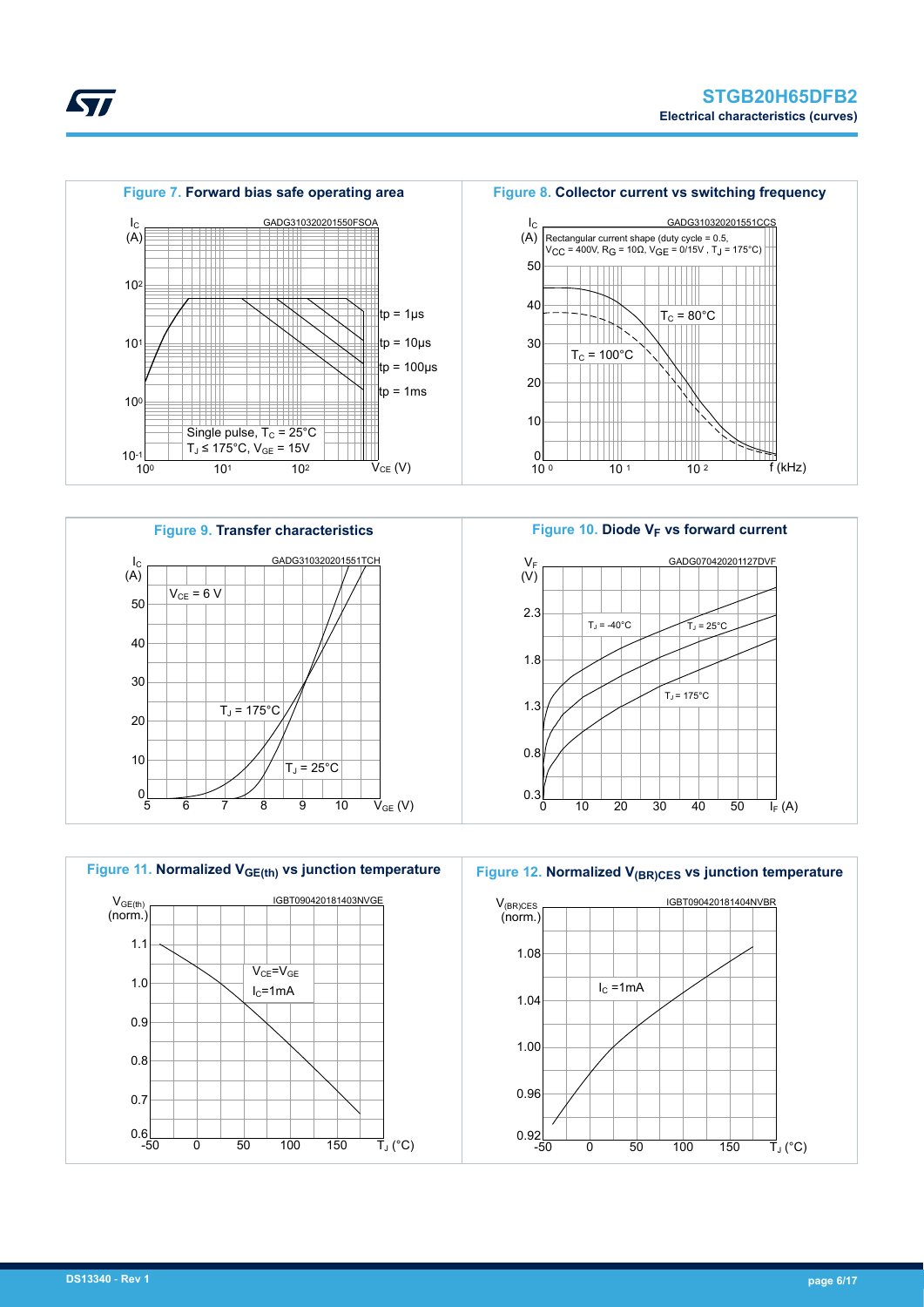







**Figure 16. Switching energy vs temperature**



**Figure 18. Switching energy vs gate resistance**



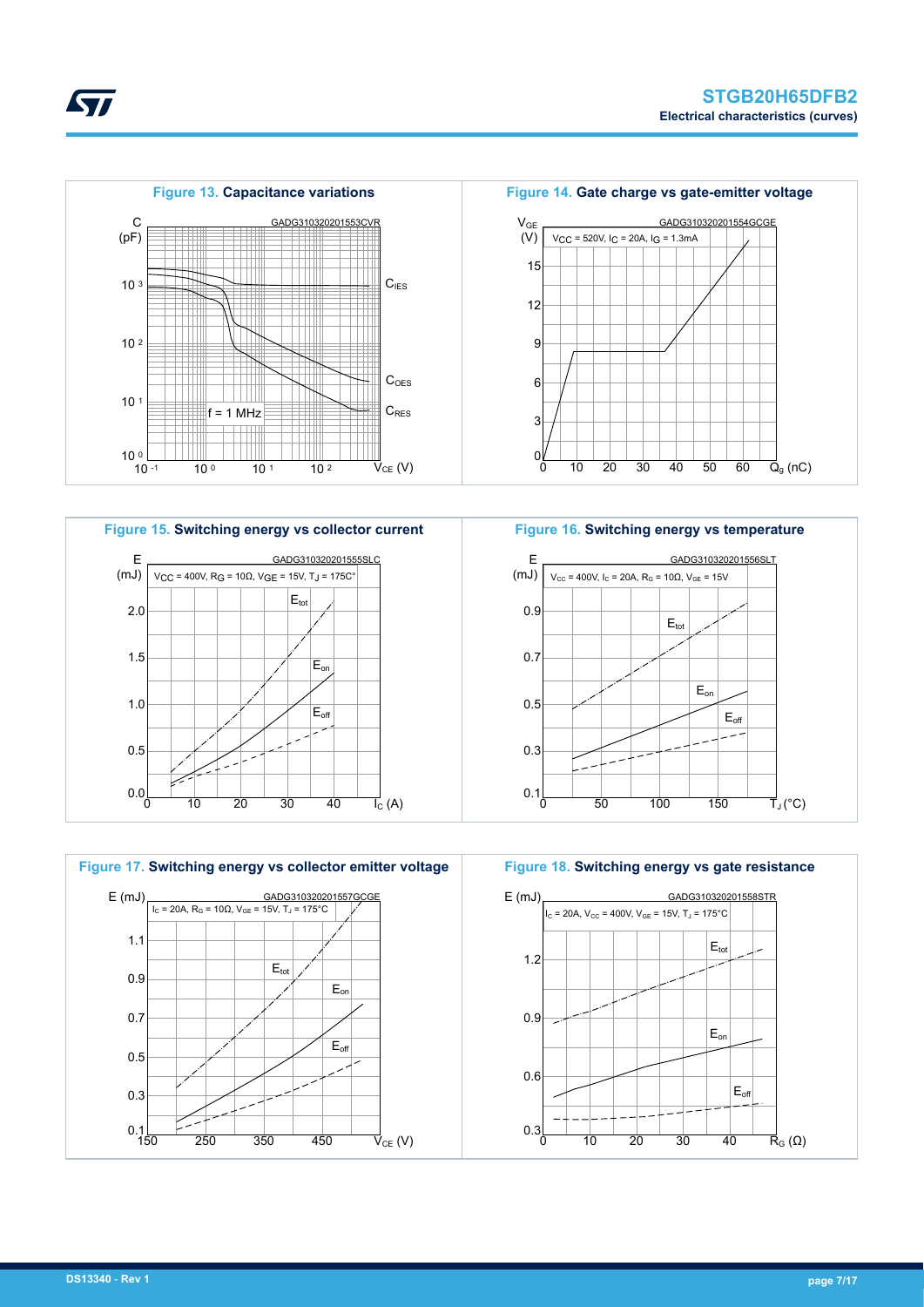









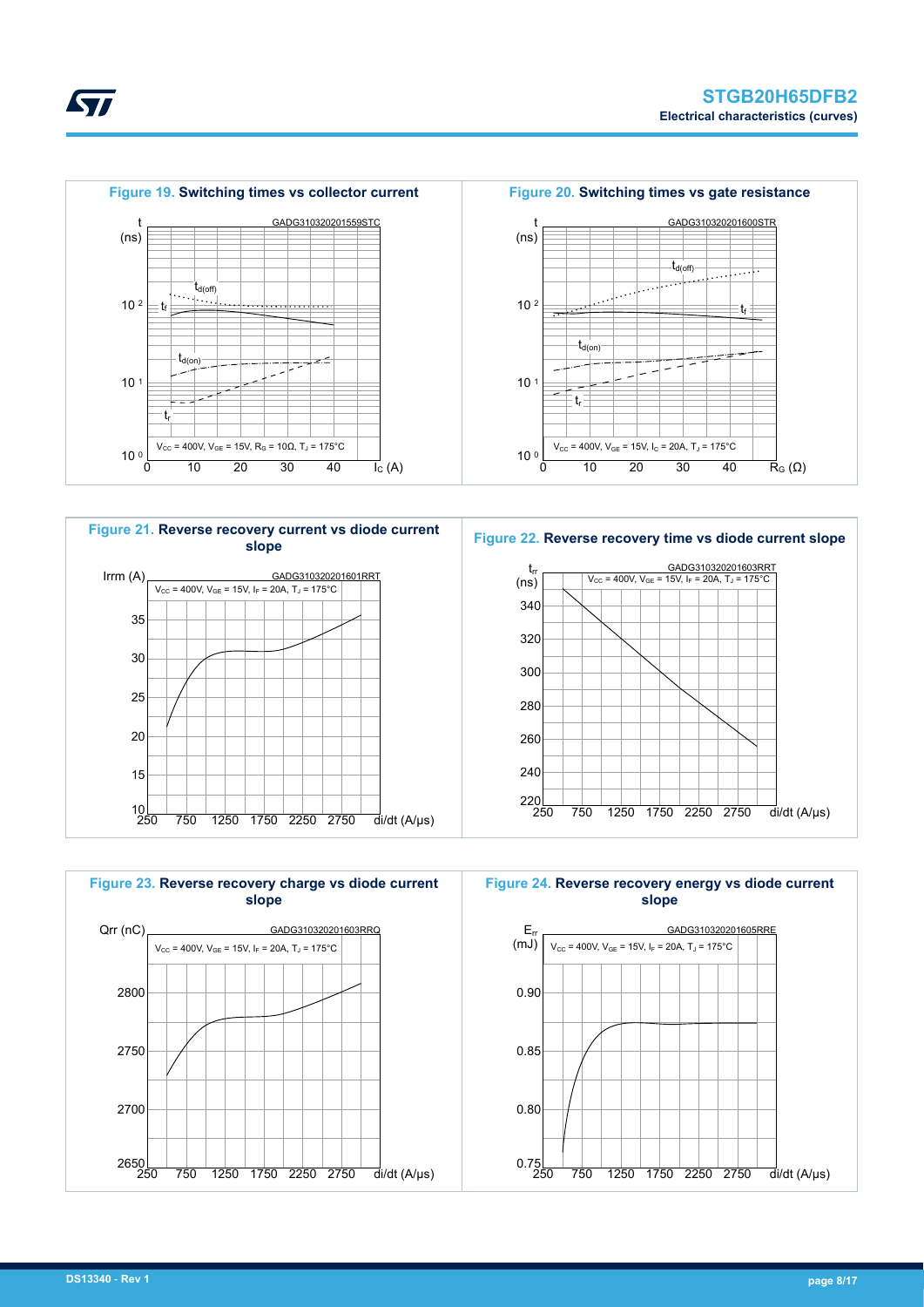



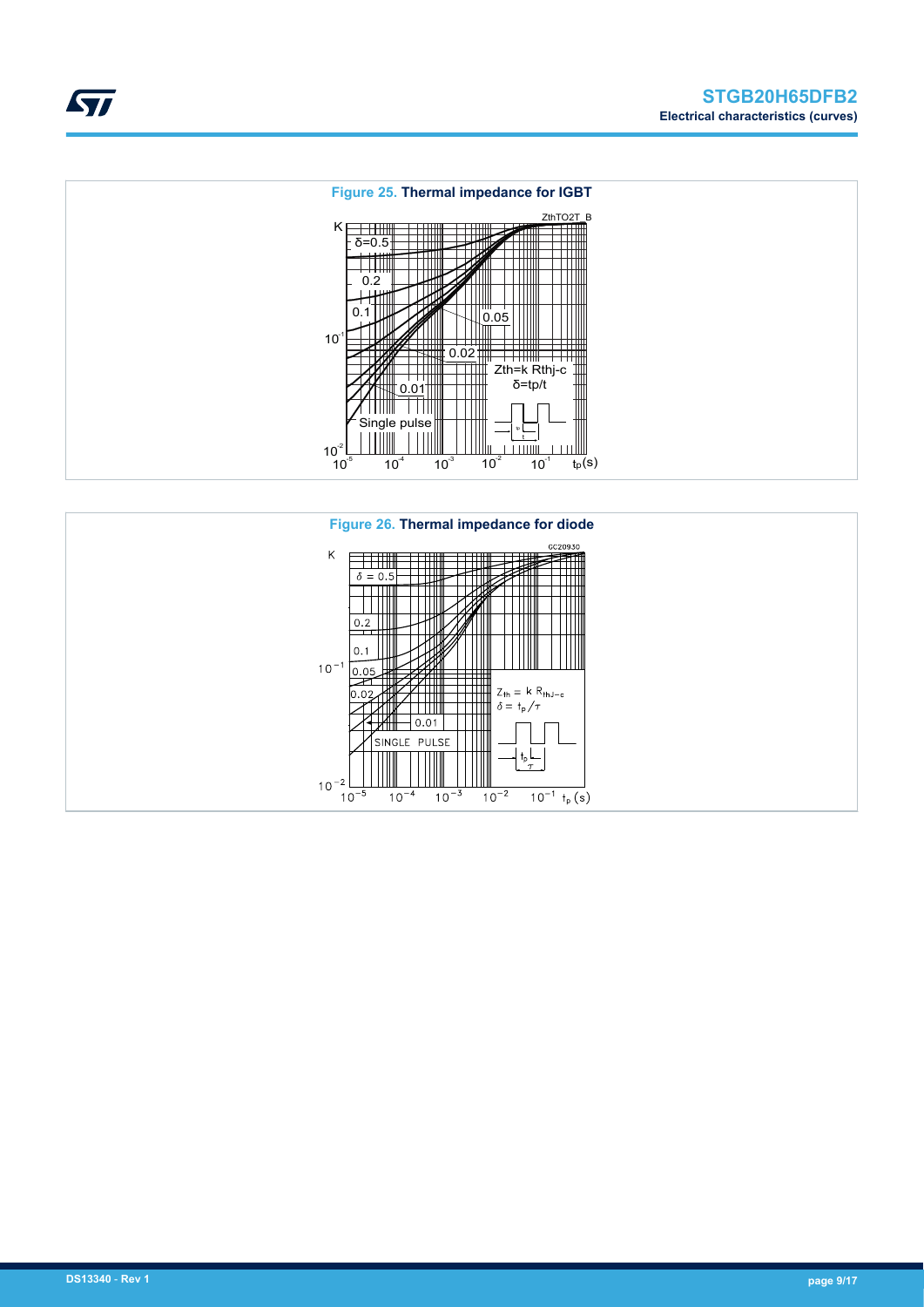<span id="page-9-0"></span>

## **3 Test circuits**





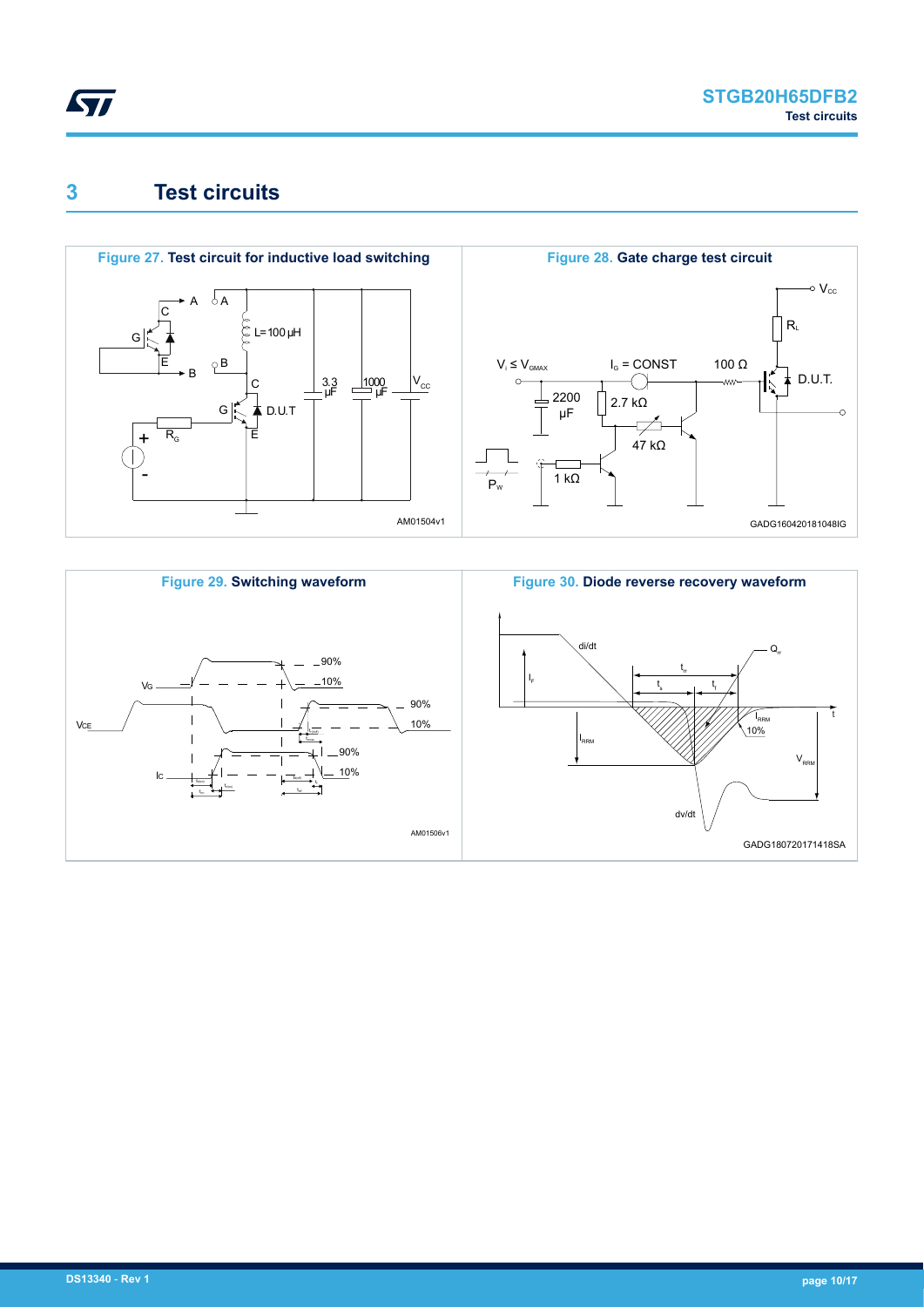## <span id="page-10-0"></span>**4 Package information**

In order to meet environmental requirements, ST offers these devices in different grades of [ECOPACK](https://www.st.com/ecopack) packages, depending on their level of environmental compliance. ECOPACK specifications, grade definitions and product status are available at: [www.st.com.](http://www.st.com) ECOPACK is an ST trademark.

### **4.1 D²PAK (TO-263) type A2 package information**

#### **Figure 31. D²PAK (TO-263) type A2 package outline**



0079457\_A2\_26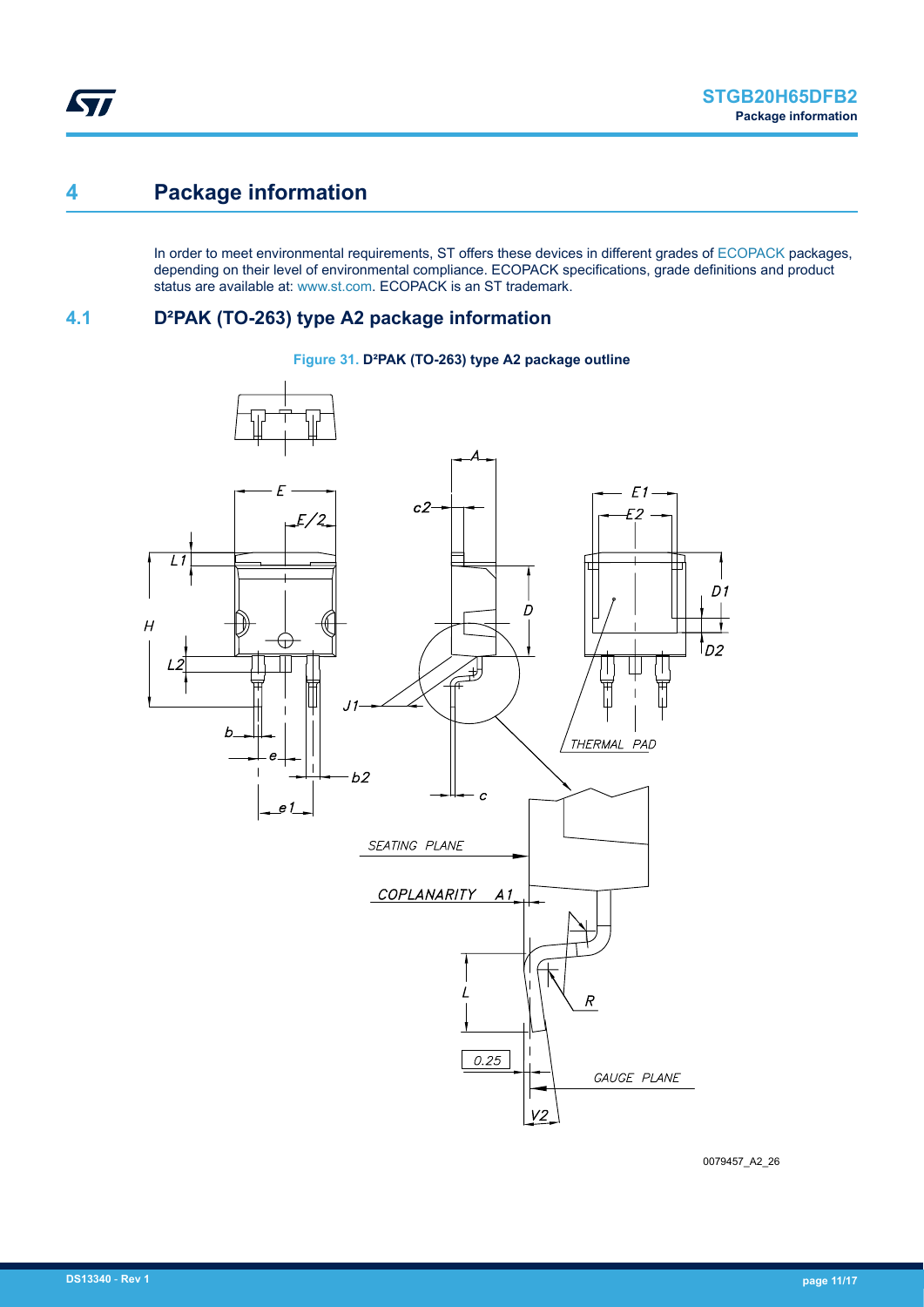| Dim.                                       | $\mathop{\text{mm}}\nolimits$ |      |             |  |  |  |
|--------------------------------------------|-------------------------------|------|-------------|--|--|--|
|                                            | Min.                          | Typ. | Max.        |  |  |  |
| $\boldsymbol{\mathsf{A}}$                  | 4.40                          |      | 4.60        |  |  |  |
| A1                                         | 0.03                          |      | 0.23        |  |  |  |
| $\mathsf b$                                | 0.70                          |      | 0.93        |  |  |  |
| b2                                         | 1.14                          |      | 1.70        |  |  |  |
| $\mathbf c$                                | 0.45                          |      | 0.60        |  |  |  |
| c2                                         | 1.23                          |      | 1.36        |  |  |  |
| $\mathsf D$                                | 8.95                          |      | 9.35        |  |  |  |
| D <sub>1</sub>                             | 7.50                          | 7.75 | 8.00        |  |  |  |
| D <sub>2</sub>                             | 1.10                          | 1.30 | 1.50        |  |  |  |
| $\mathsf E$                                | 10.00                         |      | 10.40       |  |  |  |
| E <sub>1</sub>                             | 8.70                          | 8.90 | 9.10        |  |  |  |
| E2                                         | 7.30                          | 7.50 | 7.70        |  |  |  |
| $\mathsf{e}% _{0}\left( \mathsf{e}\right)$ |                               | 2.54 |             |  |  |  |
| e1                                         | 4.88                          |      | 5.28        |  |  |  |
| $\mathsf H$                                | 15.00                         |      | 15.85       |  |  |  |
| J1                                         | 2.49                          |      | 2.69        |  |  |  |
| $\mathsf L$                                | 2.29                          |      | 2.79        |  |  |  |
| L1                                         | 1.27                          |      | 1.40        |  |  |  |
| L2                                         | 1.30                          |      | 1.75        |  |  |  |
| ${\sf R}$                                  |                               | 0.40 |             |  |  |  |
| V <sub>2</sub>                             | $0^{\circ}$                   |      | $8^{\circ}$ |  |  |  |

### **Table 7. D²PAK (TO-263) type A2 package mechanical data**

### **Figure 32. D²PAK (TO-263) recommended footprint (dimensions are in mm)**

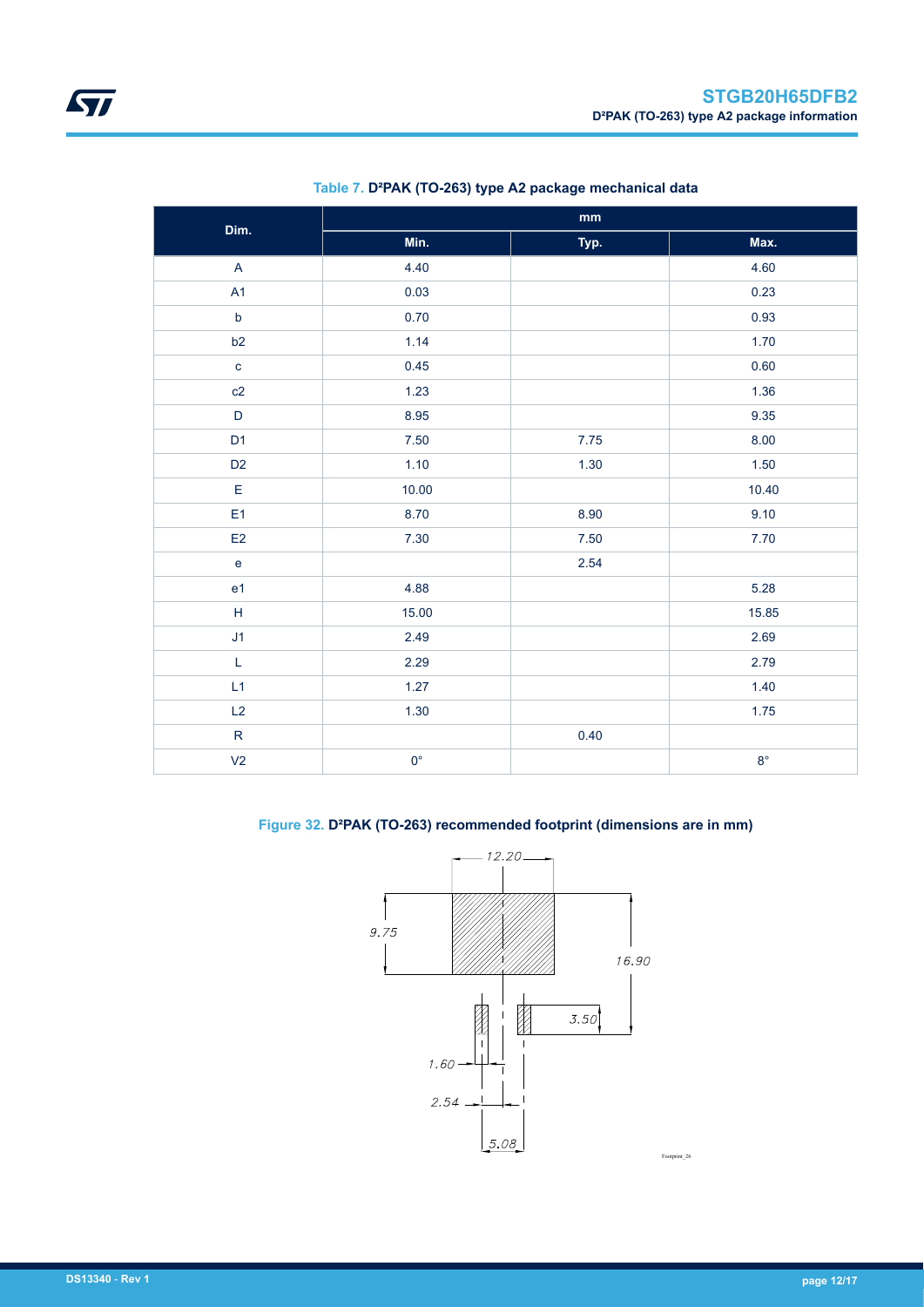### **4.2 D²PAK packing information**

<span id="page-12-0"></span>ST





AM08852v1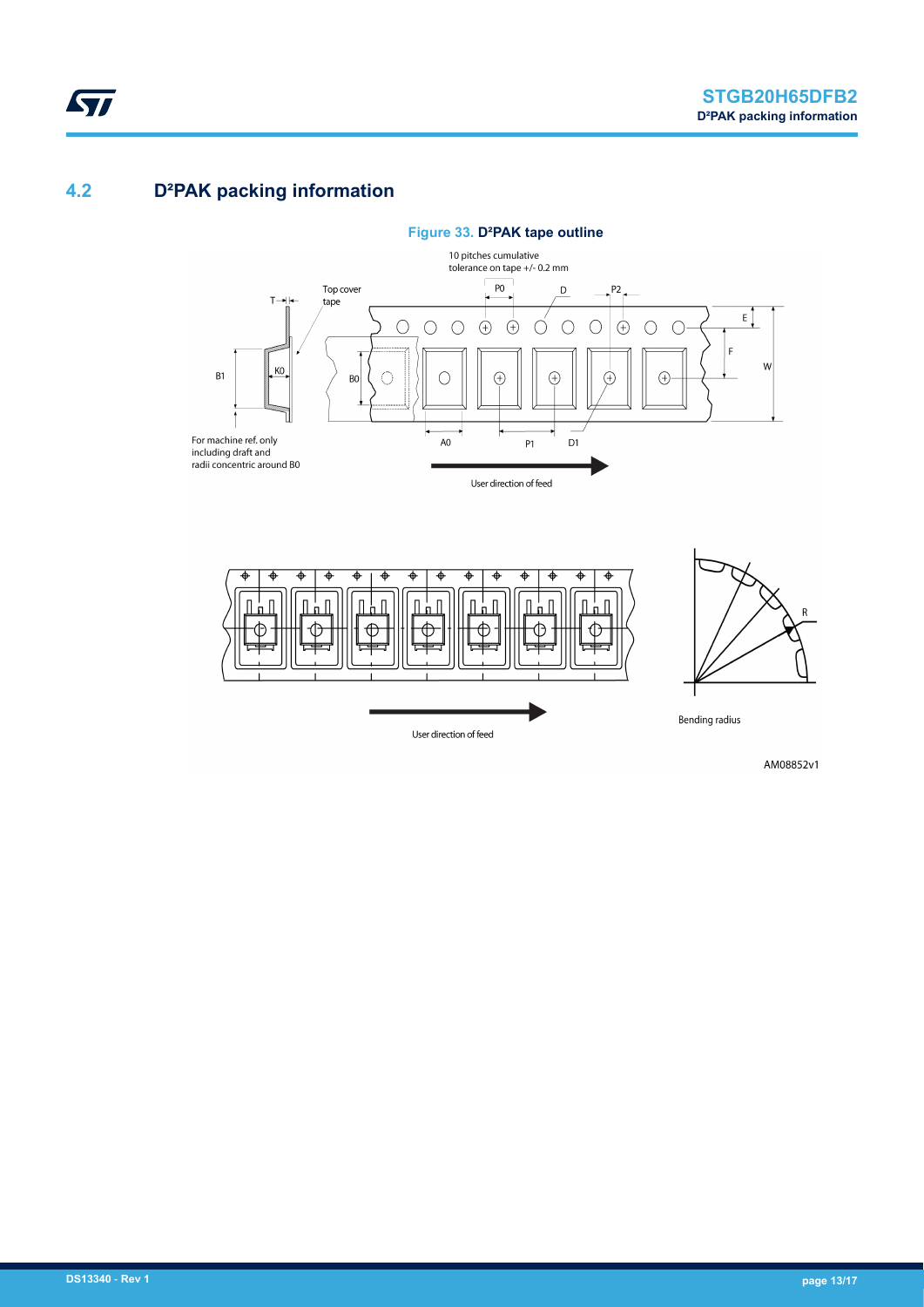### **Figure 34. D²PAK reel outline**



AM06038v1

### **Table 8. D²PAK tape and reel mechanical data**

| <b>Tape</b>    |      |      | Reel                 |      |      |  |
|----------------|------|------|----------------------|------|------|--|
| Dim.           | mm   |      | Dim.                 | mm   |      |  |
|                | Min. | Max. |                      | Min. | Max. |  |
| A <sub>0</sub> | 10.5 | 10.7 | A                    |      | 330  |  |
| B <sub>0</sub> | 15.7 | 15.9 | $\sf B$              | 1.5  |      |  |
| D              | 1.5  | 1.6  | $\mathbf C$          | 12.8 | 13.2 |  |
| D <sub>1</sub> | 1.59 | 1.61 | D                    | 20.2 |      |  |
| E              | 1.65 | 1.85 | ${\mathsf G}$        | 24.4 | 26.4 |  |
| $\mathsf F$    | 11.4 | 11.6 | ${\sf N}$            | 100  |      |  |
| K <sub>0</sub> | 4.8  | 5.0  | T                    |      | 30.4 |  |
| P <sub>0</sub> | 3.9  | 4.1  |                      |      |      |  |
| P <sub>1</sub> | 11.9 | 12.1 | <b>Base quantity</b> |      | 1000 |  |
| P <sub>2</sub> | 1.9  | 2.1  | <b>Bulk quantity</b> |      | 1000 |  |
| ${\sf R}$      | 50   |      |                      |      |      |  |
| T              | 0.25 | 0.35 |                      |      |      |  |
| W              | 23.7 | 24.3 |                      |      |      |  |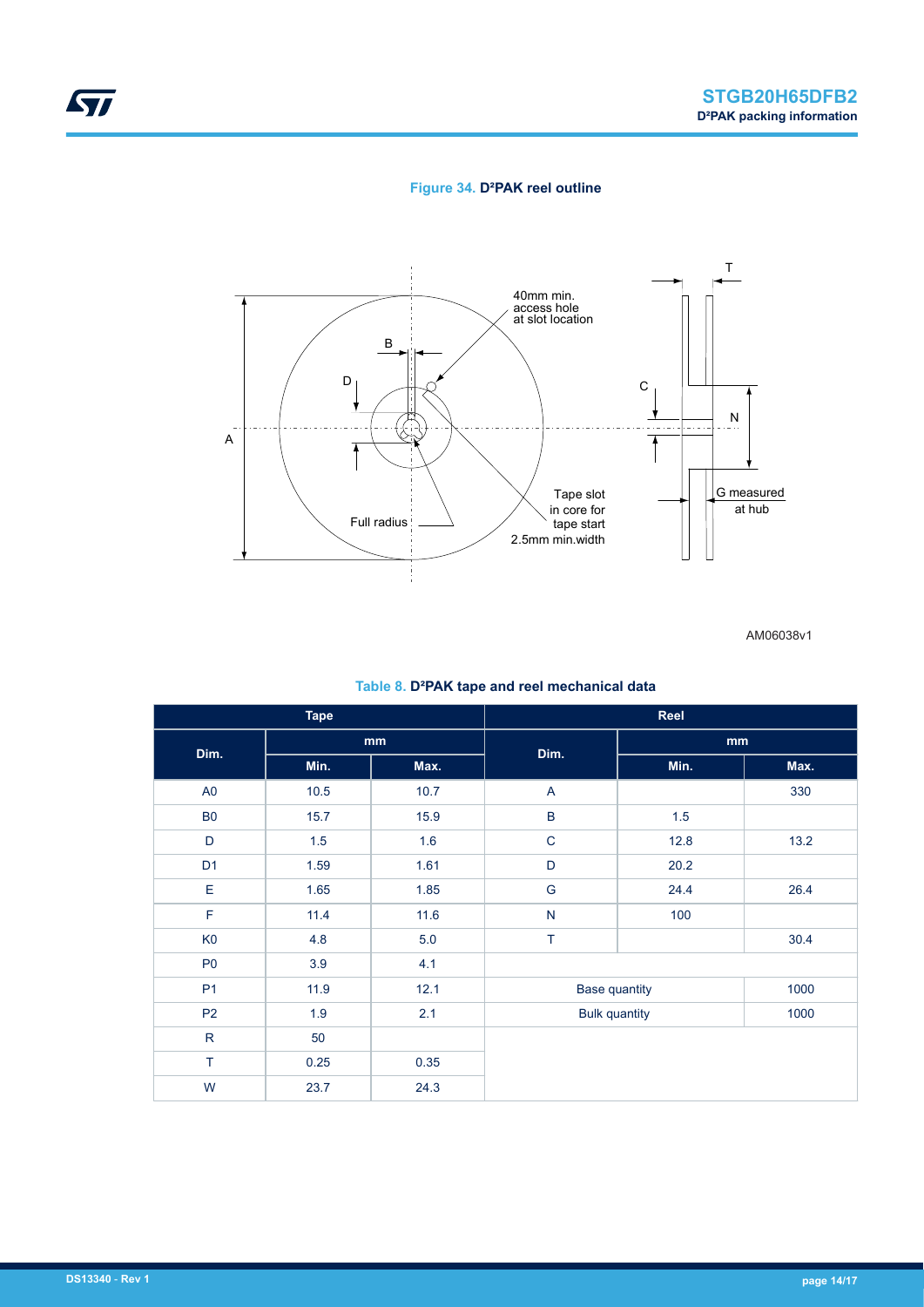# <span id="page-14-0"></span>**Revision history**

### **Table 9. Document revision history**

| <b>Date</b> | <b>Version</b> | <b>Changes</b> |
|-------------|----------------|----------------|
| 05-May-2020 |                | First release. |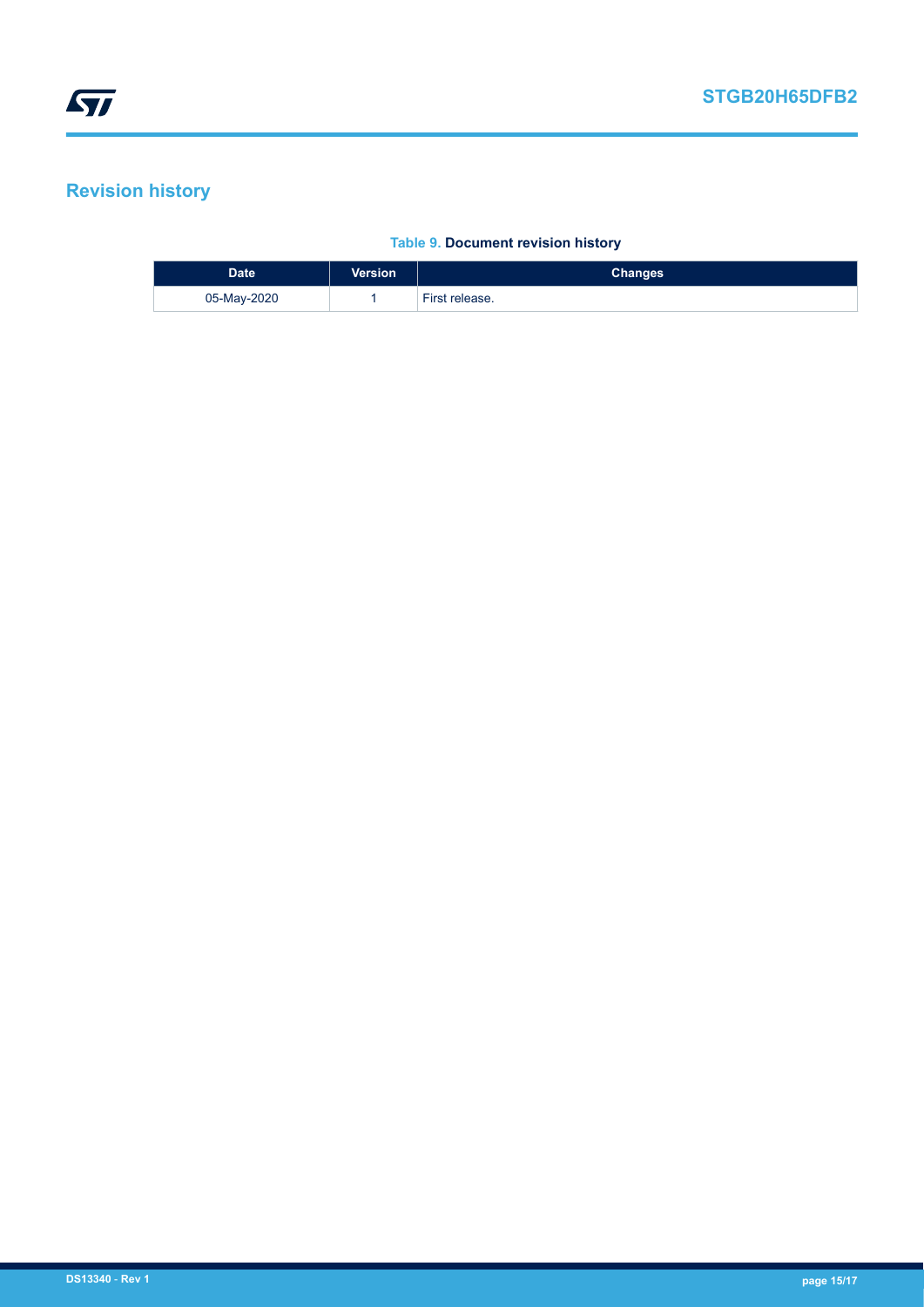

## **Contents**

| 2 <sup>1</sup>          |  |  |
|-------------------------|--|--|
|                         |  |  |
| 3 <sup>1</sup>          |  |  |
| $\overline{\mathbf{4}}$ |  |  |
|                         |  |  |
|                         |  |  |
|                         |  |  |